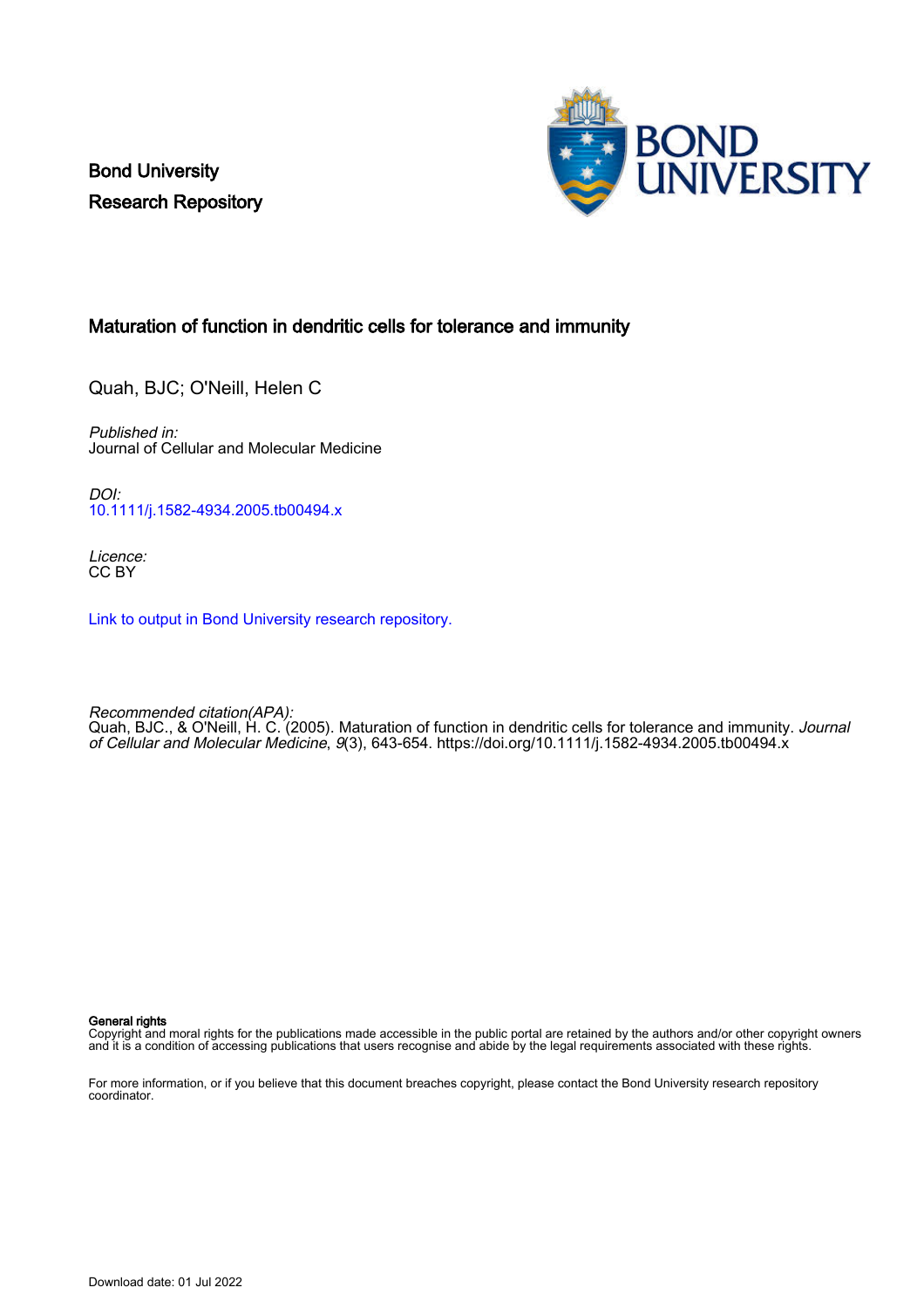*Mini Review*

# **Maturation of function in dendritic cells for tolerance and immunity**

#### **Ben J.C. Quah, Helen C. O'Neill \***

*School of Biochemistry & Molecular Biology, Australian National University, Canberra, Australia*

*Received: July 4, 2005; Accepted: September 5, 2005*

- **Introduction**
- **Tissue distribution, subtypes and ontogeny**
- **Functions of dendritic cells and the role of**
- **maturation - Immature dendritic cells**

# **Abstract**

The capacity of antigen presenting dendritic cells (DC) to function in both tolerance and immunity is now well documented. The function and characteristics of different DC subsets are reviewed here and their capacity to activate T cells under different conditions of maturation and activation is discussed. The immunogenic potential of exosomes produced by DC is also considered in light of evidence that the capacity of exosomes to activate T cells for tolerance or immunity appears to mirror that of the parent DC. A model is proposed whereby exosomes produced by immature DC can function to maintain peripheral tolerance, while exosomes produced by more mature DC can stimulate effector T cells.

Keywords: dendritic cells • immunity • tolerance • exosomes

# **Introduction**

In 1973, Ralph M. Steinman and Zanvil A. Cohn reported the identification of a novel cell type in the peripheral lymphoid organs of mice [1]. These large plastic-adherent cells were initially identified structurally. Like other mononuclear leukocytes, they

had numerous organelles including abundant mitochondria, endosomes of various structure and density and an irregular eccentric nucleus containing heterochromatin arranged along the nuclear envelope. However, these cells were distinct from other

ACT, Australia, 0200. Tel.: +61 2 6125 4720; Fax: +61 2 6125 0313 E-mail: Helen.ONeill@anu.edu.au

**- Mature dendritic cells** 

- **Outcome of dendritic cell-T cell interactions**
- **A role for dendritic cell-derived exosomes**
- **Conclusion**

<sup>\*</sup> Correspondence to: Helen C O'NEILL,

School of Biochemistry & Molecular Biology, Building 41, Linnaeus Way, Australian National University, Canberra,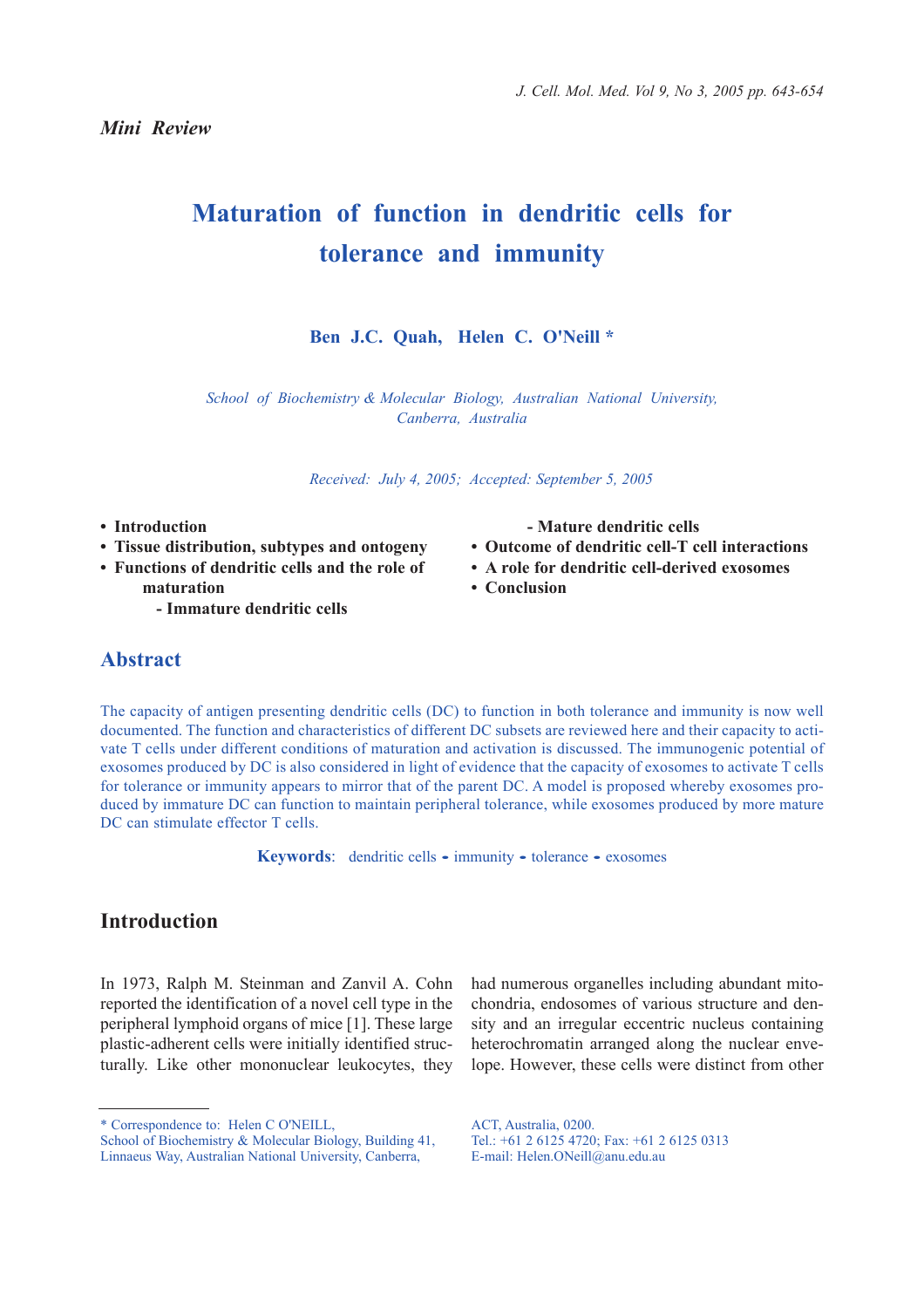cells within lymphoid tissues by their unique cytoplasmic extensions arranged as dendrites of varying length, width, form and number. As a result of their distinct morphology the authors proposed that these cells be termed dendritic cells (DC).

Although initial studies differentiated DC from other leukocytes important in immune responses, like lymphocytes and mononuclear phagocytes, it was not long before their importance in immunity was predicted [1–3]. Within 5 years of their initial characterisation, spleen-derived DC were found to be 100 times more effective than lymphocytes and macrophages in stimulating primary allogeneic mixed leukocyte reactions (MLR) [4]. This finding was extended further by subsequent studies demonstrating that murine DC could cluster with T lymphocytes and initiate a primary syngeneic MLR albeit weaker than the allogeneic MLR response. This property was a function that separated DC from all other spleen cell populations [5]. With these investigations began the characterisation of what is now recognised as the most important antigen presenting cell (APC) in adaptive immunity. Nearly 25 years on, their unique capacity to stimulate naïve lymphocytes, in particular T lymphocytes, is still the most definitive functional characteristic DC can attain [6].

## **Tissue distribution, subtypes and ontogeny**

Early studies on DC indicated they were of bone marrow origin [3]. Developing DC precursors are thought to migrate from bone marrow to blood [7], from where they supply the interstitial DC that can be observed throughout the non-lymphoid peripheral organs of the body [6]. DC have been found in heart, liver, thyroid, pancreas, bladder, kidney, ureter and skin, the latter of which contain the extensively characterised DC termed Langerhans cells (LC) [8, 9]. Fully developed DC have also been observed in the circulatory networks of the body, including blood [10] and afferent lymphatics where they are called veiled cells [11]. These represent DC emigrating from peripheral organs into lymphoid tissues [9]. Within lymphoid tissues, DC can be subdivided into a number of sub-populations based on their expression of cell surface markers.

Currently, the best marker for murine DC in lymphoid tissues is CD11c [12]. However, depending on their location within these organs, and/or their point in development, they can also express combinations of the 'lymphoid markers', CD4 and CD8α, the 'myeloid markers' CD11b and F4/80, and the markers DEC205 and 33D1 which are relatively restricted to DC populations [7, 12, 13]. DC which have a phenotype:  $CD4^{+/-}CD8\alpha$ CD11b+F4/80+DEC205-/low33D1+, are located mainly within the marginal zones of spleen, while CD4 $-CD8\alpha$ <sup>+</sup>CD11b-F4/80 $\cdot$ DEC205<sup>+</sup>33D1 $\cdot$ DC are located mainly in the T cell-rich paracortical areas of spleen and are termed interdigitating DC [7, 13–15]. CD4-CD8α+CD11b-DEC205+DC also appear to be the dominant subtype in murine thymus and have also been found in lymph nodes [13]. In addition, lymph nodes contain a CD4-CD8α-CD11b+DEC205low subgroup of DC as well as  $CD4$ -CD8 $\alpha$ <sup>low</sup>CD11b<sup>+</sup>DEC205<sup>+</sup>DC which also express Langerin, a characteristic marker of LC. These are thought to be DC immigrants from skin [13].

Murine DC expressing the lymphoid-associated marker, CD8α, were initially defined as a lymphoid subtype derived from lymphoid precursors based on reports indicating that they could be propagated from CD4low thymic T cell progenitors [16]. DC lacking CD8α were initially defined as myeloid DC derived from myeloid precursors based on reports demonstrating that they could be propagated efficiently from myeloid progenitors [17]. However,  $CD8\alpha^+$  and  $CD8\alpha^-$  DC have now been derived from both common myeloid and common lymphoid progenitors [18, 19] and it has been shown that  $CD8\alpha$ - DC can develop into CD8α+ DC *in vivo* [7]. Furthermore, a common DC precursor has recently been identified in blood, which has a CD11c+CD11b+B220+MHC-IIphenotype and is committed to the production of CD8 $α$ <sup>+</sup> and CD8 $α$ <sup>-</sup> DC as well as a newly identified DC subset bearing B220 which corresponds to the plasmacytoid DC present in humans [7]. The emerging view of DC development in mice appears to be that bone marrow-derived hemopoietic stem cells can differentiate into many of the DC subsets through either a committed blood CD11c+CD11b+B220+MHC-II- DC precursor, a common myeloid progenitor and/or a common lymphoid progenitor [7].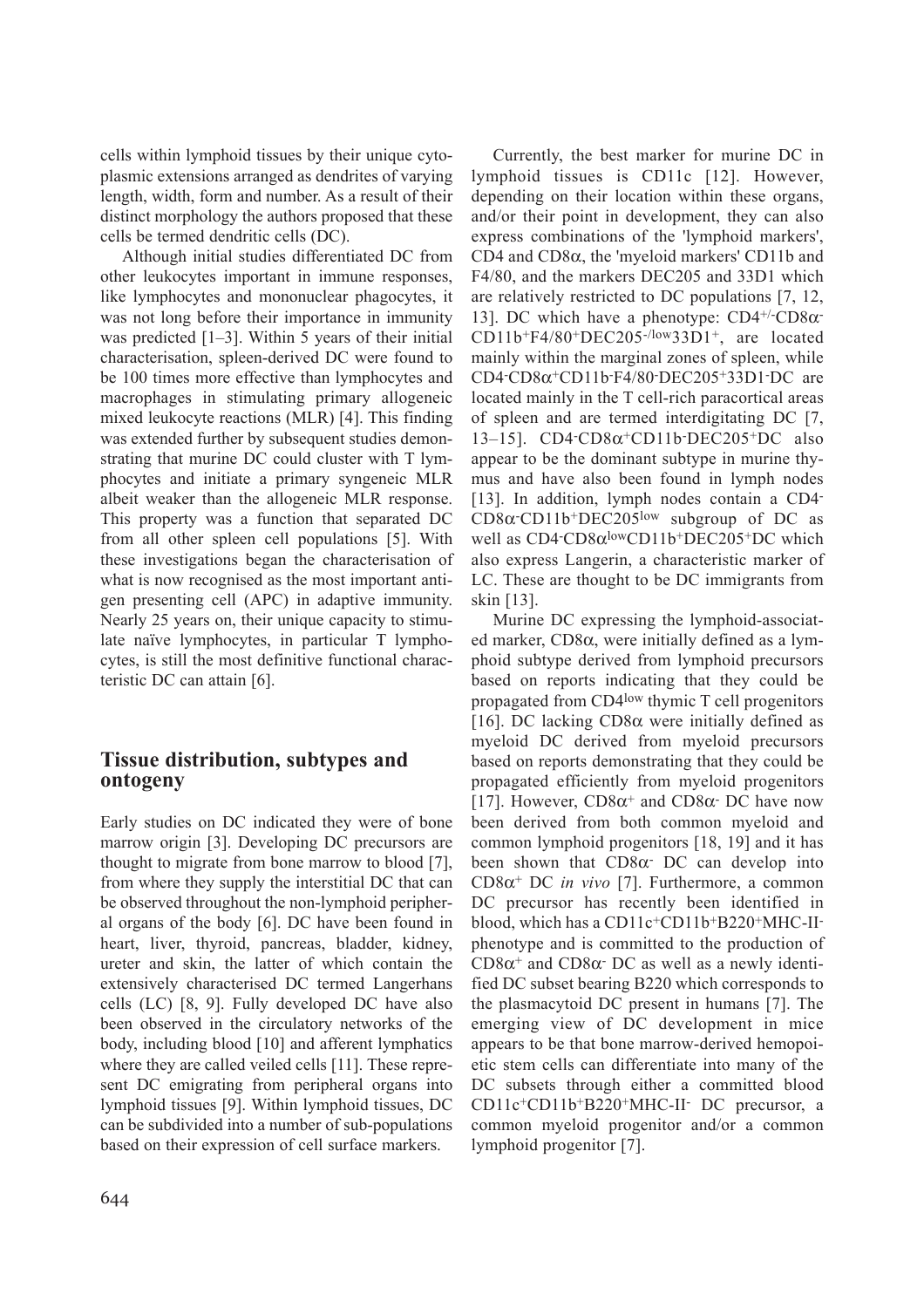For those in the field, the study of DC development and the definition of lineage relationships between phenotypically distinct DC subsets has been more difficult than anticipated. In retrospect, the reason for this appears to relate to plasticity in DC development, uncharacteristic of other hematopoietic lineages [20]. Theories on the myeloid or lymphoid lineage relationships between DC subsets have been disputed and corrected over time (see for example ref [21]). The current thinking is that under steady-state or non-inflammatory conditions, there are three main classes of immature DC resident in peripheral lymphoid tissues of mice: the myeloid-like CD11c<sup>+</sup>CD11b<sup>+</sup>CD8α-DC and the lymphoid-like CD11c+CD11b-CD8 $\alpha$ +DC making up the 'conventional' DC, and the CD11clowB220+ plasmacytoid (p) precursor DC which express  $CD8\alpha$  upon activation [22]. Cells of the p-DC lineage express lymphoid markers including  $pT\alpha$  and early D-J rearrangement at the IgH locus [23]. In contrast, monocyte-derived DC develop *in vivo* under inflammatory conditions which drive them from blood into lymph nodes for antigen presentation [24].

*In vivo* studies have now confirmed that conventional DC and p-DC derive from the Flt3+ subset of both common lymphoid and common myeloid progenitors [25, 26]. It is also possible to derive these different DC types by culture of Flt3<sup>+</sup> bone marrow cells in the presence of different defined cocktails of growth factors including Flt3L [27, 28]. These studies indicate that DC development mediated by Flt3L can occur via multiple pathways from Flt3<sup>+</sup> bone marrow precursors. However, Flt3L is not specific for DC, and can stimulate expansion of hematopoietic cells of other lineages [29]. *In vivo* evidence in support of this plasticity was obtained after lymphocytic choriomeningitis infection of mice which showed transdifferentiation of p-DC into myeloidlike DC [30]. This plasticity was first detected as an increase in the number of myeloid DC over p-DC but subsequently p-DC derived from infected bone marrow were shown to differentiate into myeloid-like DC after *in vitro* culture with Flt3L [30]. In the least, these two DC subsets must share an immediate common precursor which is responsive to Flt3L. No further committed DC progenitor has been identified other than the Flt3<sup>+</sup> subsets in bone marrow.

In our hands, splenic stromal cells which support DC development do not express Flt3L transcripts and produce only immature myeloid-like DC [31, 32]. This raises the possibility that a more committed progenitor of myeloid DC is maintained in spleen. Consistent with this hypothesis is evidence that spleen contains a majority of endogenous, immature DC [33] which are thought to be involved in the induction and maintenance of peripheral tolerance [34, 35]. Similarly, the major population of DC in thymus is a  $CD8\alpha^+$  population which arises from an endogenous CD4low lymphoid precursor population [36]. These DC are thought to play a major role in the induction of self tolerance through negative selection.

## **Functions of dendritic cells and the role of maturation**

The paradigm for DC function is to classify DC residing in non-lymphoid peripheral tissues in the immune steady-state as immature. These cells are primarily involved in antigen recognition and uptake. DC that have attained both the capacity to migrate to secondary lymphoid tissues and the capacity to stimulate T cells have been defined as mature. This terminology reflects the functional development of DC.

#### **Immature dendritic cells**

The DC located in peripheral tissues in the immune steady-state have characteristics which make them ideally suited to monitor their environment for pathogens and to facilitate their uptake [6]. They are said to be 'immature' and express a large array of receptors that can specifically recognise pathogen-related molecules. These include Toll-like receptor (TLR)-2, TLR-3, TLR-4, TLR-5, TLR-8 and TLR-9 [37], which have specific recognition for a range of molecules including prokaryotederived lipoproteins, glycolipids, flagellin, CpG DNA and lipopolysaccharides (LPS) [38]. Immature DC, also express several C-type lectins, like the mannose receptor, DEC205 and DC-SIGN, which recognise carbohydrate structures on pathogens [39]. Once in contact with antigen,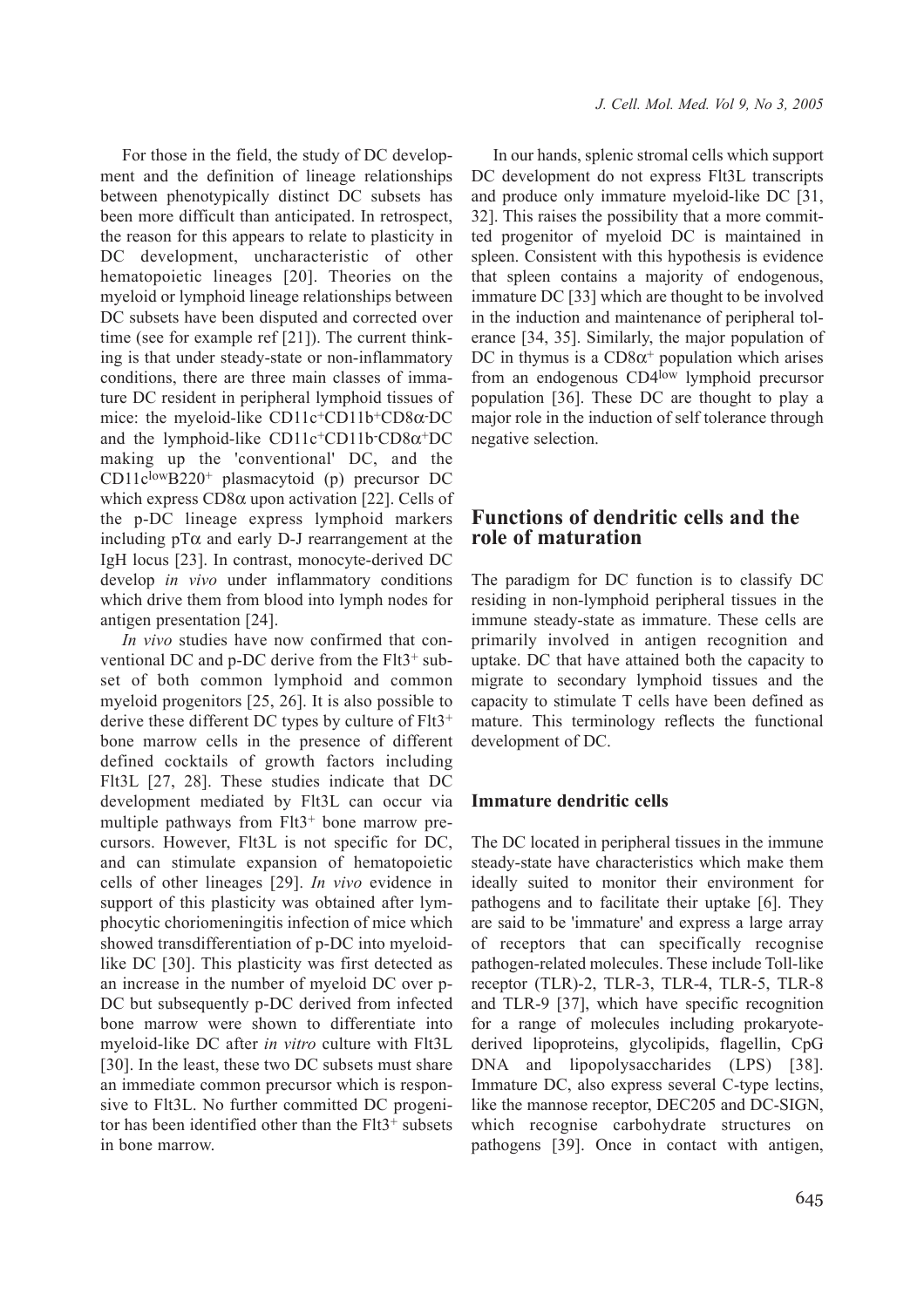immature DC use several pathways to facilitate uptake. These include receptor-mediated endocytosis through C-type lectins and FcγII/IIIR [6, 40]. They also have high capacity to non-specifically endocytose particulates and solutes through phagocytosis and macropinocytosis. Although many of these pathways appear to be utilised for uptake of pathogen-related molecules they may also be utilised for uptake of self antigens [41]. Indeed, immature DC also express  $\alpha_{v} \beta_{3}$ -integrins,  $\alpha_{v} \beta_{5}$ -integrins and CD36, which help to facilitate continuous uptake of apoptotic material in the immune steady state [42]. These may be important in DC-mediated maintenance of peripheral self tolerance [41].

Once in the endocytic pathway of DC, internalised antigens must be processed before they can be displayed to lymphocytes in association with Major Histocompatibility Complex (MHC) molecules. The endosomes in which this process occurs are present late in the endocytic pathway. They are mildly acidic and contain lysosomal proteins, including lysosome-associated membrane protein (LAMP)-1 and LAMP-2 and the tetraspanins CD63 and CD82 [43]. The acidic nature of these endosomes and an abundance of cysteine proteases (cathepsins B, H, S and L) and aspartic hydrolases (cathepsins D and E) with acidic pH optima, allows them to degrade a variety of exogenous antigens [44–46]. These endosomes also accumulate newly synthesised MHC Class-II (MHC-II) αβ heterodimers due to their association with the invariant chain, which has endosomal sorting, leucine-rich N-terminal motifs [47]. Due to their high expression of MHC-II, these specialised antigen processing compartments have been termed MHC-II-rich compartments (MIIC) [43]. These appear to be particularly prevalent in immature DC [48].

Recent studies have shown that proteins sequestered into the MIIC of immature DC can be transported directly into the cytosol where they follow the pathway for MHC Class-I (MHC-I) presentation [49]. Normally, newly synthesised MHC-I molecules within the endoplasmic reticulum (ER) associate with peptides derived from cytosol proteins [50]. This process is mediated by the ER resident transporter associated with antigen processing (TAP) which facilitates the trafficking of proteasome-processed peptides from the cytosol into the

ER. MHC-I/peptide complexes are then thought to directly traffic to the plasma membrane (PM) without intersecting the endosomal pathway, allowing presentation of antigen peptides from intracellular pathogens to CD8+ T cells [50]. However, several reports have demonstrated that DC can present extracellular antigens *via* MHC-I molecules in a process termed 'cross presentation' [51-53]. This occurs primarily through a TAP-dependent pathway, where proteins from MIIC are transported to the cytosol, and processed by proteasomes before being complexed with MHC-I in the ER [49, 52, 53]. In addition, recent studies have demonstrated that DC can 'cross present' through TAP-independent pathways, where processed antigens within MIIC appear to complex with resident MHC-I molecules present in the MIIC of maturing DC [54–56]. However, before DC can complex processed peptide antigen to MHC molecules and display them at the cell surface, they must first undergo a process of functional maturation.

## **Mature dendritic cells**

One of the first properties attained by 'maturing DC' is the capacity to migrate from non-lymphoid peripheral organs through afferent lymph to the T cell-rich paracortical areas of the proximal secondary lymphoid tissue [57, 58]. This is shown diagrammatically in Fig. 1. This has been well studied in LC where upon maturation there is downregulation of the adhesion molecule, E-cadherin, which acts through homotropic interactions to keep LC within the keratinocytes of the skin [59]. Maturing LC also downregulate the chemokine receptor  $(CCR)-6$ , whose ligand CCL20  $(MIP3\alpha)$  helps localise these cells to dermal tissues [60]. Concomitantly, maturing LC also upregulate CD44 and the integrin  $\alpha_{\nu} \beta_3$ . Both are receptors for osteopontin, a factor important in LC migration to lymph nodes [61]. Maturing LC also upregulate CCR-7 [62]. Ligands for CCR-7 include secondary lymphoid tissue chemokine (SLC: CCL21) which is expressed by lymphatic endothelium and cells in the T cell-rich paracortical areas of secondary lymphoid tissues. Cells in the T cell-rich areas also express CCL19 (MIP3β) another CCR-7 ligand [60]. Expression of CCR-7 is thought to enable maturing DC to migrate towards lymphatic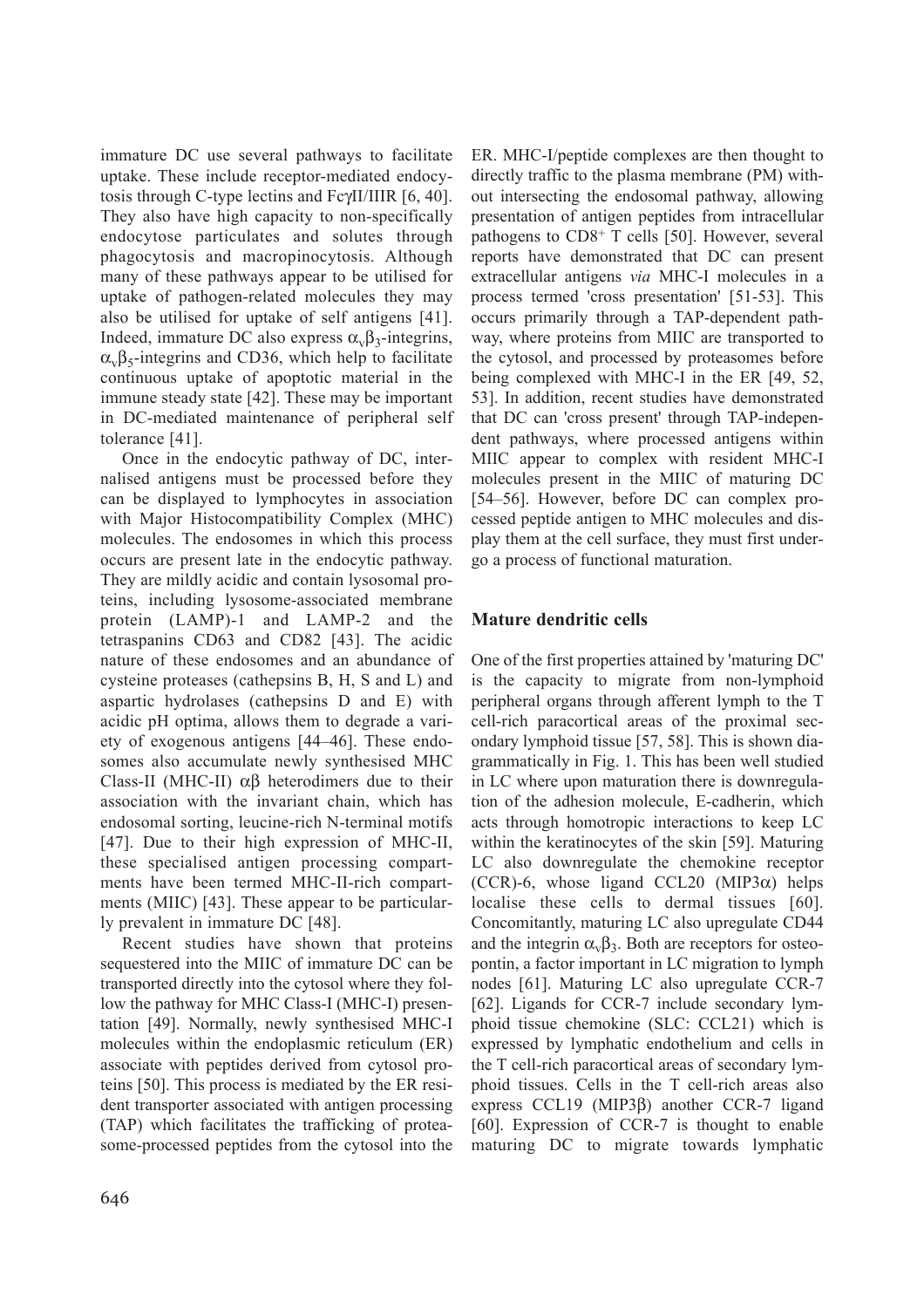endothelium and to concentrate within T cell-rich areas. DC located within these areas amplify this chemotatic signal since they also express CCL21 and CCL19 [60].

The maturing DC is also characterised by tight control over the formation of MHC/peptide complexes and their expression on the cell surface along with costimulatory molecules. Internalised protein antigen can accumulate in MIIC for up to 60hr in immature DC [55]. However, within 3–4hr after induction of maturation of DC, antigen rapidly begins to complex with MHC-II within MIIC. This process involves downregulation of cystatin C, an inhibitor of cathepsin S. Cathepsin S degrades the invariant chain, leaving its MHC-II-associated invariant chain peptide fragment (CLIP) in the peptide binding groove of MHC-II [63]. MHC-II are then released from the endosomal sorting motifs of the invariant chain and CLIP is thought to be replaced with antigen peptide by the action of the resident catalyst H-2M [64, 65]. MHC-II/peptide complexes then separate from the bulk of unprocessed antigen and accumulate in LAMP-H-2Mcompartments designated Class-II vesicles (CIIV), which are located in the periphery of the cell [55]. CIIV appear to emanate from MIIC as extensive tubules that separate off and move towards the cell periphery in a microtubule-dependent manner upon DC maturation [66, 67]. Maturation of DC also triggers neo-biosynthesis of MHC-I [53]. MHC-I, along with CD86 molecules, appear to accumulate in CIIV directly from the ER/trans-Golgi network [55, 67]. CIIV can fuse with the PM resulting in expression of MHC-II, CD86 and MHC-I at the cell surface [55, 67]. Concomitantly, maturing DC downregulate their endocytic capacity, thereby preventing reabsorption and degradation of MHC-II/peptide complexes and promoting their stable expression at the cell surface [68].

Functional maturation culminates with DC residing in T cell-rich areas of lymphoid tissues presenting peptide antigens acquired in the periphery in the context of MHC to passing T cells. MHC molecules are expressed 10–100 fold higher on mature DC than on B cells and monocytes [69]. Mature DC also upregulate expression of several costimulatory molecules including CD80, CD86 and CD40 [70] and also begin expression of a novel chemokine, DC-CK1, that preferentially attracts naïve  $(CD45RA^+)$  T cells [71]. They also



**Fig. 1** A dual role for DC in immunity and tolerance. Hemopoietic stem cells (HSC) in bone marrow seed DC precursors in blood, which supply peripheral tissues with immature DC. Immature DC constitutively take up surrounding antigens, both self and foreign. In the immune steady-state, DC would commonly take up self antigens, mature and follow a tolerogenic pathway of development. They migrate with self antigens to T cell areas of lymphoid tissues where they present self antigen in the context of MHC and promote unresponsiveness in T cells specific for self antigens. Upon exposure to 'danger' signals, immature DC undergo activation during their maturation leading acquisition of immunogenic characteristics. They migrate to lymph nodes (LN) and present foreign antigen in the context of MHC and costimulatory molecules to T cells which are driven to differentiate into effector cells. The type of effector T cells generated, either  $T_H$ -1 or  $T_H$ -2, is influenced by the DC, and is dependent on the activating antigen. It is currently not known what signals lead to maturation of DC for T cell tolerance or how activationwith 'danger' signals leads to maturation and T cell immunity.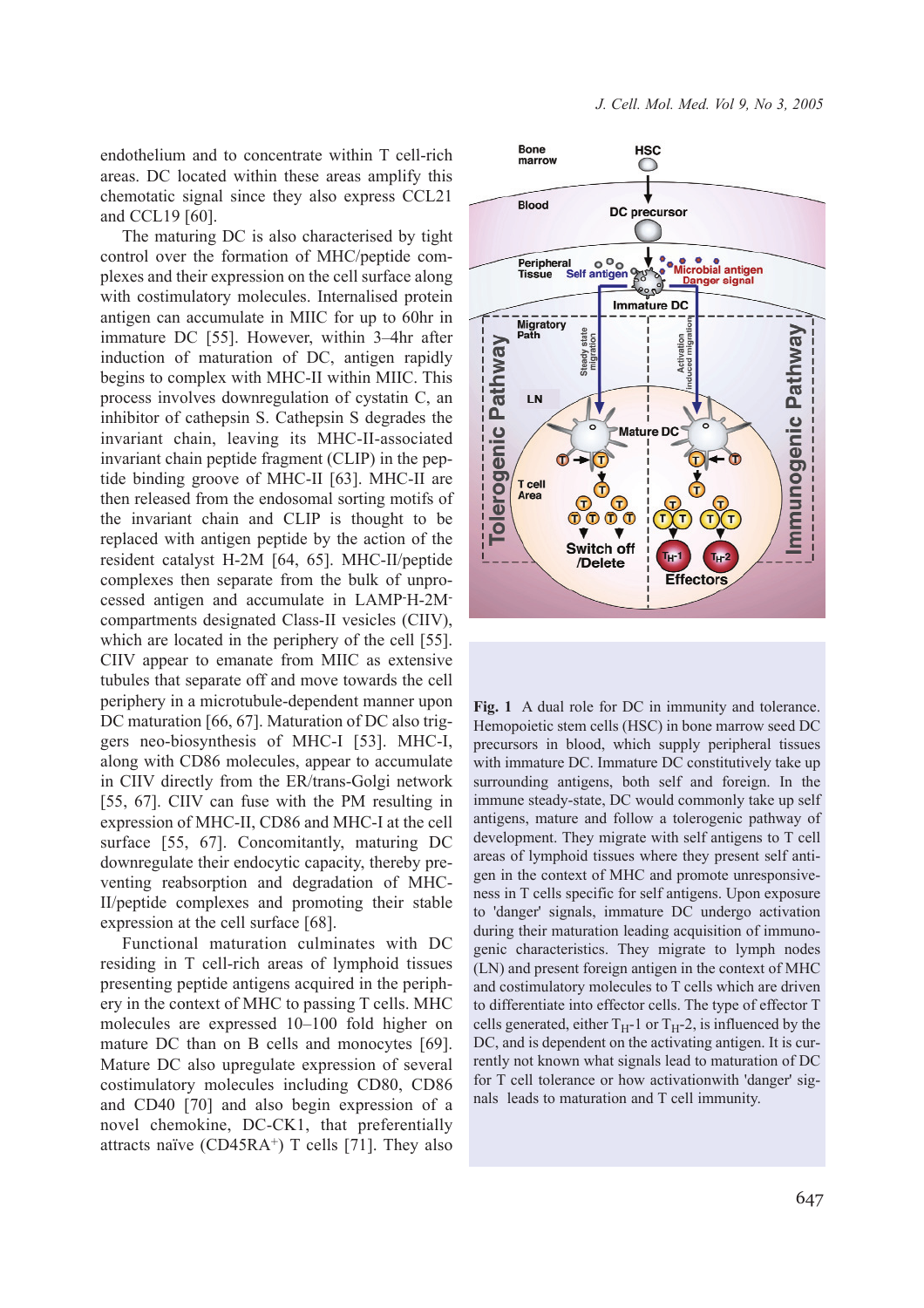express several adhesion molecules including CD2, CD11a, CD54 (ICAM-1), CD58 (LFA-3), and the integrins  $β1$  and  $β2$  [6, 9]. These properties are thought to enable mature DC to attract and cluster with naïve T lymphocytes as has been observed *in vivo* [72]. MHC-II molecules in maturing DC have been observed to traffic in CIIV-like compartments directly toward the PM adjacent to interacting T cells in an antigen-dependent manner [66]. This culminates in MHC/antigen complex expression at the PM and selection of clustered antigen-specific T cells and their subsequent stimulation through costimulatory molecules. CD4+ T cells respond by increasing surface expression of CD40L, which can in turn interact with CD40 on mature DC empowering them to directly stimulate naïve CD8+ T cells [73, 74]. This bypasses the need for direct spatial interaction of CD8+ T cells with T helper  $(T_H)$ -1 cells [73, 74].

## **Outcome of dendritic cell-T cell interactions**

Although DC maturation can result in generation of effector T cells which facilitate immunity, functional maturation also appears to be required by DC which switch off T cell reactions. Two different pathways of DC development and functional maturation can lead to production of DC which can function in either tolerance or immunity. These are shown diagrammatically in Fig.1. The capacity to induce tolerance is important in the maintenance of peripheral self tolerance in the immune steady state [75]. A role for thymic DC in the central tolerisation of T cells to self antigens is well established [76]. More recently, a role for DC in the peripheral tolerisation of CD4+ T cells and CD8+ T cells *in vivo* has also been demonstrated in murine models and was thought to be mediated by immature DC [77, 78]. However, in the immune steady state, DC are continually taking up self antigens including apoptotic material and acquiring some properties of mature DC [75]. These include the capacity to migrate carrying self antigens to the draining lymph nodes [79–82]. Migration coincides with upregulation of MHC and costimulatory molecules and downregulation of endocytic capacity, classic features associated with DC maturation [83–85]. DC with these characteristics in lymph nodes draining an antigen source

have been found to induce antigen-specific T cell tolerance [83]. Recent studies have also demonstrated that mature DC can induce CD8+ T cell tolerance by inducing transient cell proliferation and apoptosis, while immature DC produce CD8<sup>+</sup> T cell ignorance [86]. Thus, in the immune steady state DC appear able to induce peripheral T cell tolerance that requires some functional maturation of DC.

A variety of 'danger' signals can lead to activation as well as maturation of DC [87]. These include, pathogen components like LPS, CpG DNA and double-stranded viral RNA, cytokines released during inflammation like tumour necrosis factor (TNF)-α, interleukin (IL)-1 and IL-4 and T cell ligands including CD40L and RANKL [6, 62]. However, depending on the type of danger signal, the DC subset receiving them and/or the cytokine profile present during T cell activation, DC can become activated in different ways leading to a diversity in the effector T cell responses generated [88–90]. For instance, CD8+ murine DC can produce high levels of IL-12 and prime naïve CD4+ T cells to secrete TH1 cytokines, while CD8- murine DC once activated prime naïve CD4<sup>+</sup> T cells to secrete  $T_H$ -0/ $T_H$ -2 cytokines [91]. While LPS derived from *E. coli* has been found to stimulate IL-12 production in CD8+ DC resulting in  $T_H$ -1 effector responses, LPS derived from P. gingivalis does not induce IL-12 production by CD8+ DC but induces a  $T_H$ -2 response [88]. Similarly, the yeast stage of the fungus *C. albicans* stimulates DC to produce IL-12 and a  $T_H$ -1 response, while the hyphae stage of *C. albicans* stimulates DC to produce IL-4 and a  $T_H$ -2 response [92]. Furthermore, DC in the presence of  $T_H$  cells producing IL-4 preferentially induce  $T_H$ -2 responses, while DC in the presence of interferon (IFN)-γ and IL-12 producing  $T_H$  cells, preferentially induce  $T_H$ -1 responses [90]. It is thought that a range of different activation states amongst the DC population allows generation of effector lymphocytes appropriate to deal with the pathogen at hand.

## **A role for dendritic cell-derived exosomes**

Recent studies have shown that another defining property of DC is their capacity to secrete membrane vesicles called exosomes which can induce antigenspecific T cell responses [93–96]. Exosomes are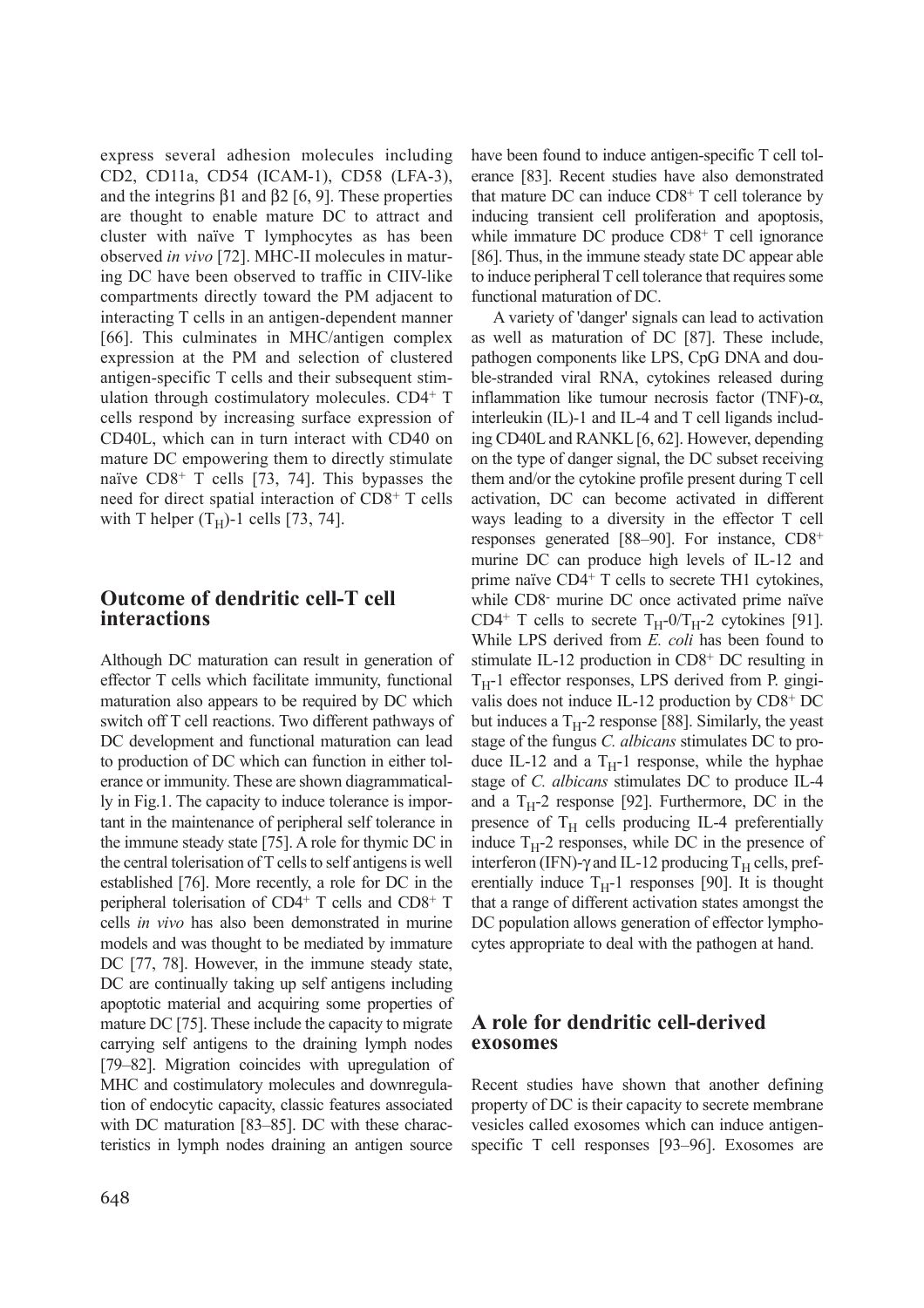**Fig. 2** Pathway for production of exosomes by DC. Antigens taken up by DC enter the endocytic pathway. Newly synthesised MHC-II molecules are transported from the trans-Golgi-network (TGN) to the endosomal pathway where they intercept with processed peptide antigens and form MHC-II rich compartments (MIIC). The limiting membrane of MHC-II rich compartments invaginate inwardly and bud off to give intraluminal vesicles. The multivesicular endosomes (MVE) formed by this process can fuse with the plasma membrane, thereby transporting their MHC-II/antigen complexes to the cell surface where internal vesicles or exosomes are released. Exosomes expressing MHC-II/antigen complexes can then trigger T cell activation. The mechanism of exosome-mediated T cell activation is not currently well understood. It could involve direct interaction with T cells (as shown), or indirect activation involving uptake of exosomes by functionally mature APC for antigen presentation.



thought to originate from intracellular compartments called multivesicular endosomes (MVE) by the inward invagination and budding from the limiting endosomal membrane. Exosomes isolated from antigen presenting cells like B cells and DC can express MIIC-specific markers like LAMP-1, MHC-II, CD63 and CD82 [56, 96]. When MVE fuse with the PM, exosomes are released into the extracellular environment. The process of production and release of exosomes by DC is shown in Fig. 2.

When B cell-derived exosomes were found to express MHC-II, including MHC-II in peptide-binding conformation [96], it was hypothesised that they could stimulate T cells. The response however was lower than that induced by parent B cells. Similarly, DC produced by *in vitro* culture of murine bone marrow precursors with GM-CSF and IL-4 were shown to produce immunostimulatory exosomes [56]. These DC-derived exosomes expressed MHC-I and CD86, and generated CD8+ T cell responses *in vivo* against

tumours [56]. In contrast, exosomes derived from steady state MHC-II-/low DC produced in long term stromal cultures express LAMP-1, a marker of MVE, but lack expression of the costimulator CD86 and MHC-II [95]. Isolated exosomes were found to be incapable of stimulating CD4+ T cells *in vitro*. They could induce an anti-tumour response *in vivo* probably through exosome uptake by immunostimulatory DC [95]. Exosomes can therefore reflect the functional state and behaviour of antigen presenting cells that release them and not all DC-derived exosomes will be immunogenic. One extension of this hypothesis is that exosomes released by DC maturing in the steady state in the absence of 'danger' and activation signals, may be important mediators of peripheral tolerance. A further extension of the model is that foreign antigen taken up by DC in the steady state will induce tolerance to the antigen, and self antigens presented on DC in the presence of 'danger' signals could lead to an autoreactive response.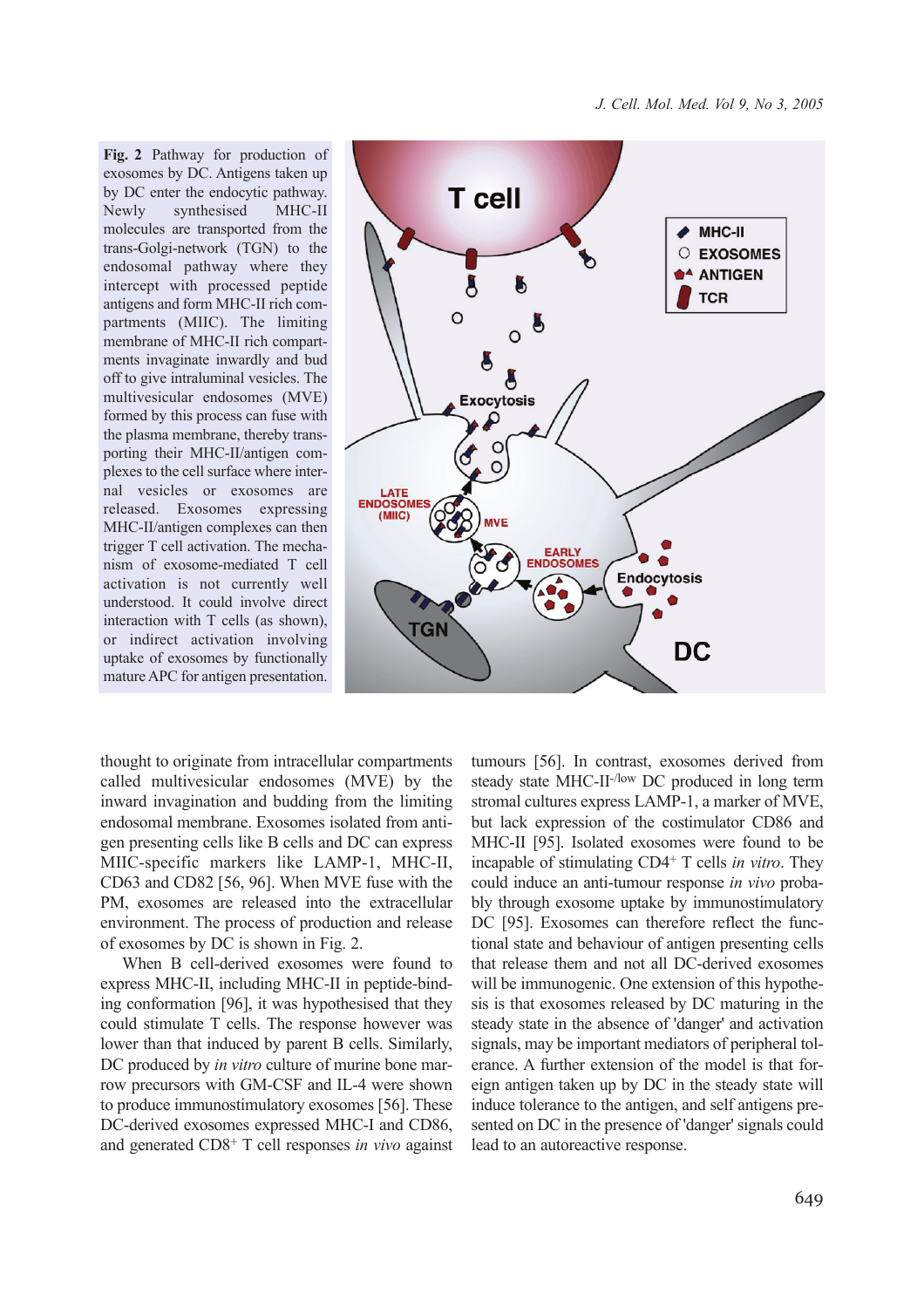Despite poor capacity to stimulate T cell responses *in vitro*, DC-derived exosomes have been shown to have potent immunostimulatory potential *in vivo*, particularly in CD8+ cytotoxic T cell responses against established tumours in mice [56, 95]. This finding applies to both MHC-II+ DC generated *in vitro* by culture of precursors with cytokines like GM-CSF and IL-4 [56], as well as to non-immunogenic MHC-II-/low DC derived in long term stromal cultures in the absence of activating cytokines [95]. The increased immunogenicity of exosomes *in vivo* has been attributed to the uptake and representation of antigens by immunogenic DC in the animal. Exosomes are thought to be involved in the 'spreading' of MHC-II/peptide complexes between DC [97]. Indirect T cell stimulation *in vivo* by exosomes taken up by recipient DC has been well documented for both CD8+ T cells [98, 99] and for CD4+ T cells [100]. These *in vivo* findings suggest that exosomes may play an important immunoregulatory role in DC function and also in immune response development.

In the steady state in the absence of pathogenic invasion or inflammation, DC exist in an immature form [9]. It is not surprising, therefore, that exosomes produced by immature DC as opposed to more mature or activated DC express no CD86 [95] and may play a role in maintaining peripheral tolerance. In this situation, immature or maturing peripheral DC, would constantly process self antigens, and secrete exosomes bearing MHC/self antigen complexes. These exosomes could then disperse and arrive at draining lymph nodes where resident immature lymphoid DC could then endocytose or re-present exosomes. By displaying exosome-derived MHC/self antigen complexes, resident immature DC could maintain peripheral tolerance and so control autoreactive T cells. This would allow a constant source of peripheral self antigen to be presented to autoreactive T cells at the lymphoid tissues.

Upon pathogenic invasion however, exosomes could play a T cell sensitising role. In this situation, inflammatory mediators like  $TNF-\alpha$  and products associated with pathogenic invasion like LPS, would trigger activation and maturation of DC, that had taken up and processed foreign antigen [53]. Activated DC, expressing high levels of MHC/foreign antigen complexes and costimulatory molecules, could migrate to the draining lymph node where they meet and stimulate T cells [9]. Activated DC still actively processing foreign antigen and

expressing costimulatory molecules may secrete exosomes, incorporating costimulatory molecules, as well as MHC/peptide complexes. Exosomes rich in the ICAM-1 adhesion molecule as well as MHC/peptide and costimulatory molecules have recently been shown to be very effective in T cell activation [98]. Exosomes dispersing to the draining lymph node would then be presented on residential lymphoid DC for stimulation of T cells.

Exosomes playing the role of an antigen-bearing vector could allow transfer of large amounts of antigenic material from peripheral tissues to lymph nodes without the need for migration of large numbers of cells. This would also allow immunostimulatory DC which can no longer process antigen to present new foreign material from the periphery. Some evidence supporting a role for a soluble form of MHC/antigen complexes being transferred to the lymph node from peripheral tissues exists in the literature [101, 102].

# **Conclusions**

Originally it was thought that different DC subsets may adopt specific roles in the immune response, however the dominant picture emerging shows less functional distinction between lineages of DC, so that each of the myeloid, lymphoid-like and plasmacytoid DC can function in both tolerance and immunity. The difficulties associated with *ex vivo* isolation of DC subsets, and particularly more immature DC, have impacted on our capacity to clearly delineate the function of DC in different states of maturation. The study of DC maturation of function is now complicated by evidence for plasticity amongst DC subsets. Tolerogenic DC appear to represent cells in a short-lived, immature or maturing state and so the properties of these cells are difficult to capture or immortalise in studies reliant on subset isolation. DC-derived exosomes can express immunostimulatory molecules and effectively mimick the immune potential of the parent DC. They have been shown to be very effective inducers of immunity following adoptive transfer. A role for DC-derived exosomes in tolerance induction is also proposed in light of the need for a migratory vector for efficiently moving antigen from the periphery into lymph nodes for tolerisation of T cells.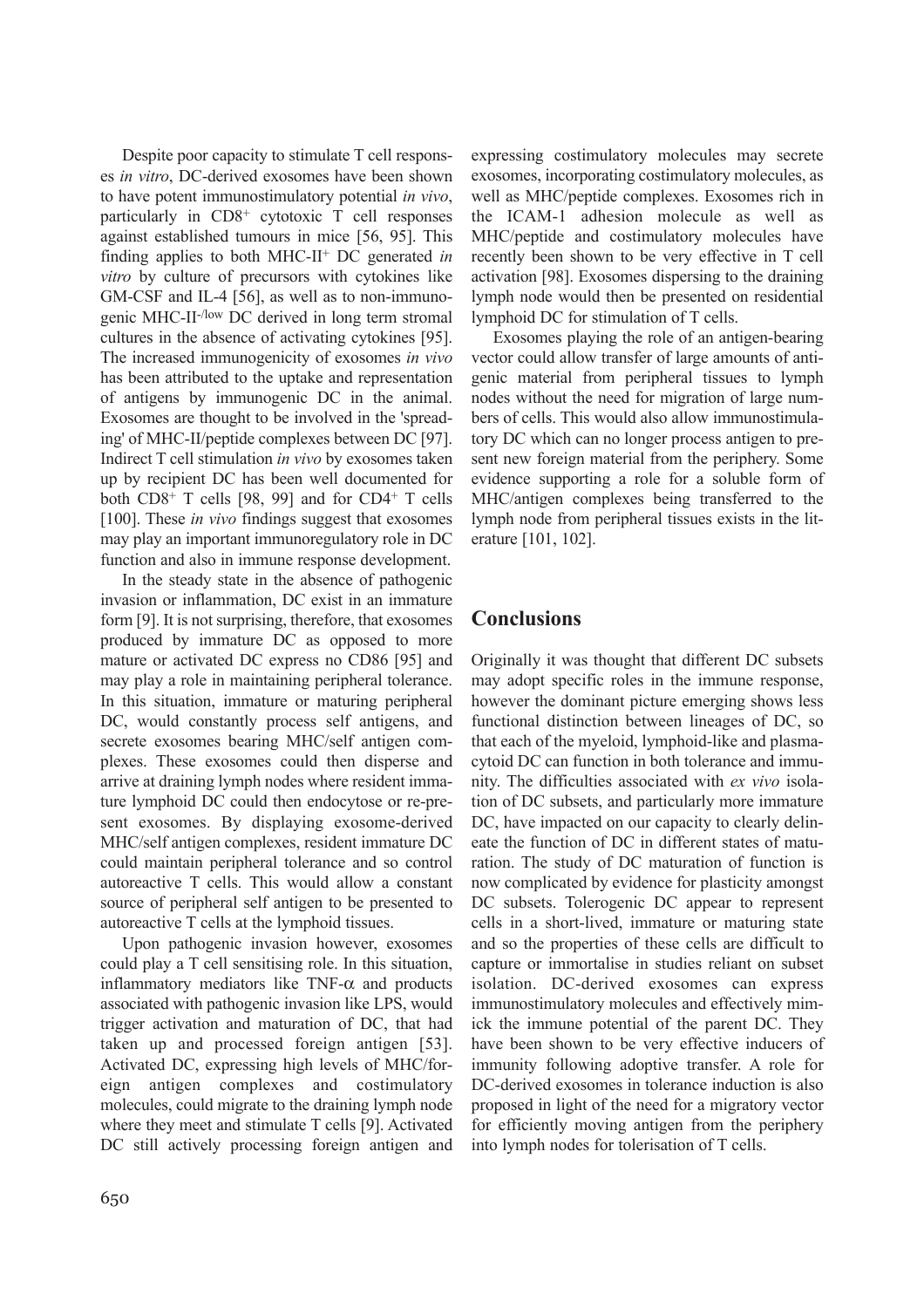## **Acknowledgements**

The work presented here was supported by grants to HO from the National Health and Medical Research Council of Australia.

## **References**

- 1. **Steinman RM, Cohn ZA.** Identification of a novel cell type in peripheral lymphoid organs of mice. I. Morphology, quantitation, tissue distribution. *J Exp Med*. 1973;137: 1142–62.
- 2. **Steinman RM, Cohn ZA.** Identification of a novel cell type in peripheral lymphoid organs of mice. II. Functional properties *in vitro*. *J Exp Med.* 1974; 139: 380–97.
- 3. **Steinman RM, Lustig DS, Cohn ZA.** Identification of a novel cell type in peripheral lymphoid organs of mice. 3. Functional properties *in vivo*. *J Exp Med.* 1974; 139: 1431–45.
- 4. **Steinman RM, Witmer MD.** Lymphoid dendritic cells are potent stimulators of the primary mixed leukocyte reaction in mice. *Proc Natl Acad Sci USA.* 1978; 75: 5132–6.
- 5. **Nussenzweig MC, Steinman RM.** Contribution of dendritic cells to stimulation of the murine syngeneic mixed leukocyte reaction. *J Exp Med.* 1980; 151: 1196–212.
- 6. **Banchereau J, Briere F, Caux C, Davoust J, Lebecque S, Liu YJ, Pulendran B, Palucka K.** Immunobiology of dendritic cells. *Annu Rev Immunol.* 2000; 18: 767–811.
- 7. **del Hoyo GM, Martin P, Vargas HH, Ruiz S, Arias CF, Ardavin C.** Characterization of a common precursor population for dendritic cells. *Nature* 2002; 415: 1043–7.
- 8. **Hart DN, Fabre JW.** Demonstration and characterization of Ia-positive dendritic cells in the interstitial connective tissues of rat heart and other tissues, but not brain. *J Exp Med.* 1981; 154: 347–61.
- 9. **Hart DN.** Dendritic cells: unique leukocyte populations which control the primary immune response. *Blood* 1997; 90: 3245–87.
- 10. **Freudenthal PS, Steinman RM.** The distinct surface of human blood dendritic cells, as observed after an improved isolation method. *Proc Natl Acad Sci USA.* 1990; 87: 7698–702.
- 11. **Spry CJ, Pflug AJ, Janossy G, Humphrey JH.** Large mononuclear (veiled) cells like 'Ia-like' membrane antigens in human afferent lympn. *Clin Exp Immunol.* 1980; 39: 750–5.
- 12. **Steinman RM.** The dendritic cell system and its role in immunogenicity. *Annu Rev Immunol.* 1991; 9: 271–96.
- 13. **Shortman K, Liu YJ.** Mouse and human dendritic cell subtypes. *Nat Rev Immunol* 2002; 2: 151–61.
- 14. **Agger R, Crowley MT, Witmer-Pack MD.** The surface of dendritic cells in the mouse as studied with monoclonal antibodies. *Int Rev Immunol* 1990; 6: 89–101.
- 15. **Witmer MD, Steinman RM.** The anatomy of peripheral lymphoid organs with emphasis on accessory cells: lightmicroscopic immunocytochemical studies of mouse spleen, lymph node, and Peyer's patch. *Am J Anat.* 1984; 170: 465–81.
- 16. **Saunders D, Lucas K, Ismaili J, Wu L, Maraskovsky E, Dunn A, Shortman K.** Dendritic cell development in culture from thymic precursor cells in the absence of granulocyte/macrophage colony-stimulating factor. *J Exp Med.* 1996; 184: 2185–96.
- 17. **Inaba K, Inaba M, Deguchi M, Hagi K, Yasumizu R, Ikehara S, Muramatsu S, Steinman RM.** Granulocytes, macrophages, and dendritic cells arise from a common major histocompatibility complex class II-negative progenitor in mouse bone marrow. *Proc Natl Acad Sci USA.* 1993; 90: 3038–42.
- 18. **Traver D, Akashi K, Manz M, Merad M, Miyamoto T, Engleman EG, Weissman IL.** Development of CD8αpositive dendritic cells from a common myeloid progenitor. *Science* 2000; 290: 2152–4.
- 19. **Manz MG, Traver D, Miyamoto T, Weissman IL, Akashi K.** Dendritic cell potentials of early lymphoid and myeloid progenitors. *Blood* 2001; 97: 3333–41.
- 20. **O'Garra A, Trinchieri G.** Are dendritic cells afraid of commitment? *Nat Immunol* 2004; 5: 1206–8.
- 21. **Naik S, Vremec D, Wu L, O'Keeffe M, Shortman K.**  $CD8\alpha^+$  mouse spleen dendritic cells do not originate from the CD8α- dendritic cell subset. *Blood* 2003; 102: 601–4.
- 22. **O'Keeffe M, Hochrein H, Vremec D, Pooley J, Evans R, Woulfe S, Shortman K.** Effects of administration of progenipoietin 1, Flt-3 ligand, granulocyte colony-stimulating factor, and pegylated granulocyte-macrophage colonystimulating factor on dendritic cell subsets in mice. *Blood* 2002; 99: 2122–30.
- 23. **Corcoran L, Ferrero I, Vremec D, Lucas K, Waithman J, O'Keeffe M, Wu L, Wilson A, Shortman K.** The lymphoid past of mouse plasmacytoid cells and thymic dendritic cells. *J Immunol.* 2003; 170: 4926–32.
- 24. **Randolph GJ, Beaulieu S, Lebecque S, Steinman RM, Muller WA.** Differentiation of monocytes into dendritic cells in a model of transendothelial trafficking. *Science* 1998; 282: 480–3.
- 25. **D'Amico A, Wu L.** The early progenitors of mouse dendritic cells and plasmacytoid predendritic cells are within the bone marrow hemopoietic precursors expressing Flt3. *J Exp Med.* 2003;198: 293–303.
- 26. **Karsunky H, Merad M, Cozzio A, Weissman IL, Manz MG.** Flt3 ligand regulates dendritic cell development from Flt3+ lymphoid and myeloid-committed progenitors to Flt3+ dendritic cells *in vivo*. *J Exp Med* 2003; 198: 305–13.
- 27. **Brasel K, De Smedt T, Smith JL, Maliszewski CR.** Generation of murine dendritic cells from flt3-ligand-supplemented bone marrow cultures. *Blood* 2000; 96: 3029–39.
- 28. **Karsunky H, Merad M, Mende I, Manz MG, Engleman EG, Weissman IL.** Developmental origin of interferon-αproducing dendritic cells from hematopoietic precursors. *Exp Hematol.* 2005; 33: 173–81.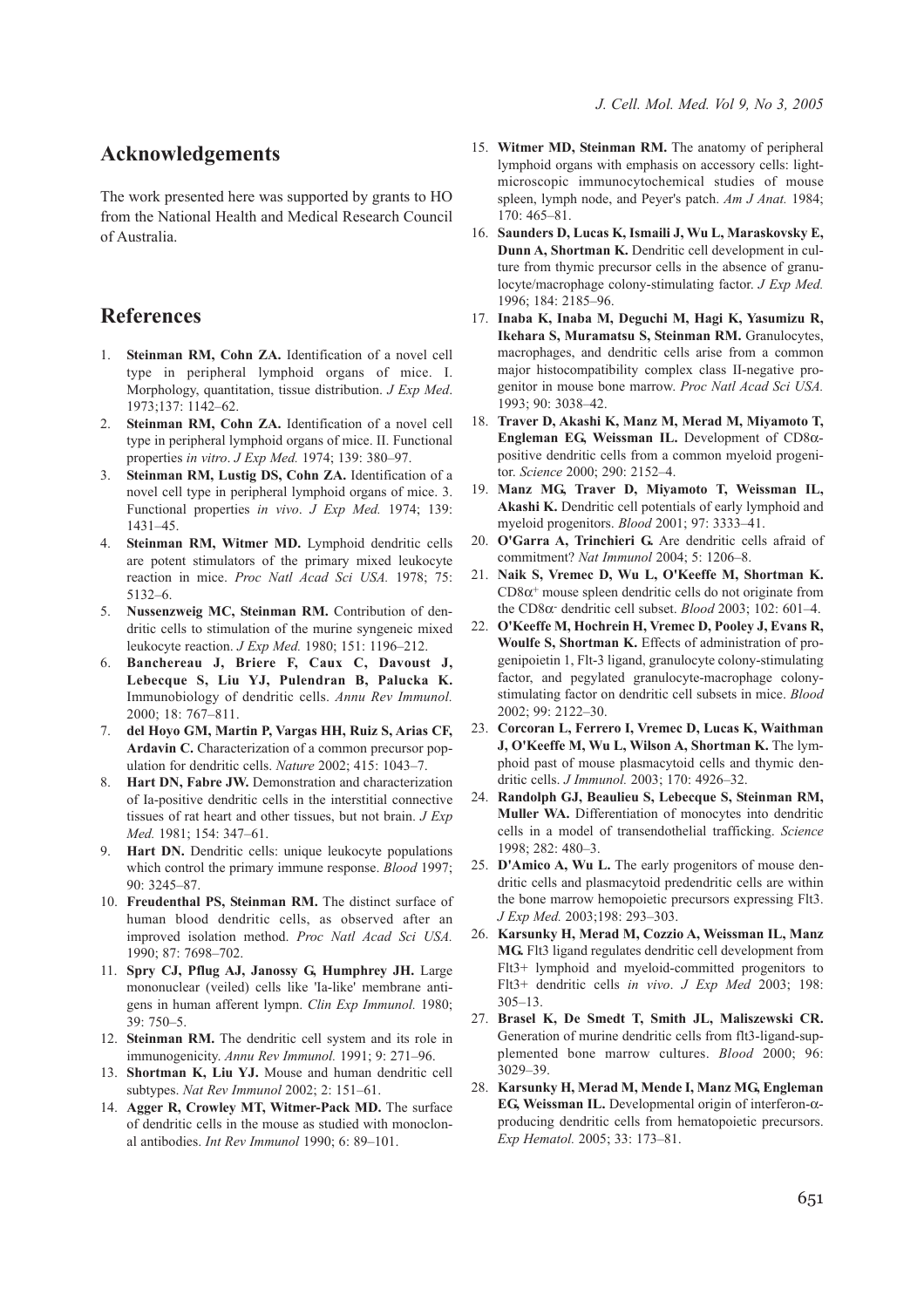- 29. **Brasel K, McKenna HJ, Morrissey PJ, Charrier K, Morris AE, Lee CC, Williams DE, Lyman SD.** Hematologic effects of flt3 ligand *in vivo* in mice. *Blood* 1996; 88: 2004–12.
- 30. **Zuniga E, McGavern D, Pruneda-Paz J, Teng C, Oldstone MB.** Bone marrow plasmacytoid dendritic cells can differentiate into myeloid dendritic cells upon virus infection. *Nature Immunology* 2004; 5: 1227–34.
- 31. **Despars G, Ni K, Bouchard A, O'Neill TJ, O'Neill HC.** Molecular definition of an *in vitro* niche for dendritic cell development. *Exp Hematol.* 2004; 32: 1182–93.
- 32. **O'Neill HC, Wilson HL, Quah B, Abbey JL, Despars G, Ni K.** Dendritic cell development in long-term spleen stromal cultures. *Stem Cells* 2004; 22: 475–86.
- 33. **Wilson NS, El-Sukkari D, Belz GT, Smith CM, Steptoe RJ, Heath WR, Shortman K, Villadangos JA.** Most lymphoid organ dendritic cell types are phenotypically and functionally immature. *Blood* 2003; 102: 2187–94.
- 34. **Groux H, Fournier N, Cottrez F.** Role of dendritic cells in the generation of regulatory T cells. *Semin Immunol.* 2004; 16: 99–106.
- 35. **Tan JKH, O'Neill HC.** Maturation requirements for dendritic cells in T cell stimulation leading to tolerance *versus* immunity. *J Leukoc Biol.* 2005; 78: 319–24.
- 36. **Wu L, Li CL, Shortman K.** Thymic dendritic cell precursors: relationship to the T lymphocyte lineage and phenotype of the dendritic cell progeny. *J Exp Med.* 1996; 184: 903–11.
- 37. **Colonna M, Krug A, Cella M.** Interferon-producing cells: on the front line in immune responses against pathogens. *Curr Opin Immunol.* 2002; 14: 373–9.
- 38. **Akira S, Takeda K, Kaisho T.** Toll-like receptors: critical proteins linking innate and acquired immunity. *Nat Immunol.* 2001; 2: 675–80.
- 39. **Figdor CG, van Kooyk Y, Adema GJ.** C-type lectin receptors on dendritic cells and Langerhans cells. *Nat Rev Immunol.* 2002; 2: 77–84.
- 40. **Sallusto F, Cella M, Danieli C, Lanzavecchia A.** Dendritic cells use macropinocytosis and the mannose receptor to concentrate macromolecules in the major histocompatibility complex class II compartment: downregulation by cytokines and bacterial products. *J Exp Med.* 1995; 182: 389–400.
- 41. **Steinman RM, Turley S, Mellman I, Inaba K.** The induction of tolerance by dendritic cells that have captured apoptotic cells. *J Exp Med.* 2000; 191: 411–6.
- 42. **Albert ML, Pearce SF, Francisco LM, Sauter B, Roy P, Silverstein RL, Bhardwaj N.** Immature dendritic cells phagocytose apoptotic cells *via*  $\alpha_v \alpha_5$  and CD36, and cross-present antigens to cytotoxic T lymphocytes. *J Exp Med.* 1998; 188: 1359–68.
- 43. **Geuze H.** EJCB-Lecture. A novel lysosomal compartment engaged in antigen presentation. *Eur J Cell Biol.* 1994; 64:  $3-6.$
- 44. **Blum JS, Cresswell P.** Role for intracellular proteases in the processing and transport of class II HLA antigens. *Proc Natl Acad Sci USA* 1988; 85: 3975–9.
- 45. **Blum JS, Fiani ML, Stahl PD.** Localization of cathepsin D in endosomes: characterization and biological importance. *Adv Exp Med Biol.* 1991; 306: 281–7.
- 46. **Mizuochi T, Yee ST, Kasai M, Kakiuchi T, Muno D, Kominami E.** Both cathepsin B and cathepsin D are necessary for processing of ovalbumin as well as for degradation of class II MHC invariant chain. *Immunol Lett.* 1994; 43: 189–93.
- 47. **Pieters J, Bakke O, Dobberstein B.** The MHC class IIassociated invariant chain contains two endosomal targeting signals within its cytoplasmic tail. *J Cell Sci.* 1993; 106: 831–46.
- 48. **Thery C, Regnault A, Garin J, Wolfers J, Zitvogel L, Ricciardi-Castagnoli P, Raposo G, Amigorena S.** Molecular characterization of dendritic cell-derived exosomes. Selective accumulation of the heat shock protein hsc73. *J Cell Biol.* 1999; 147: 599–610.
- 49. **Rodriguez A, Regnault A, Kleijmeer M, Ricciardi-Castagnoli P, Amigorena S.** Selective transport of internalized antigens to the cytosol for MHC class I presentation in dendritic cells. *Nat Cell Biol.* 1999; 1: 362–8.
- 50. **Neefjes JJ, Stollorz V, Peters PJ, Geuze HJ, Ploegh HL.** The biosynthetic pathway of MHC class II but not class I molecules intersects the endocytic route. *Cell* 1990; 61: 171–83.
- 51. **Svensson M, Wick MJ.** Classical MHC class I peptide presentation of a bacterial fusion protein by bone marrowderived dendritic cells. *Eur J Immunol.* 1999; 29: 180–8.
- 52. **Mitchell DA, Nair SK, Gilboa E.** Dendritic cell/macrophage precursors capture exogenous antigen for MHC class I presentation by dendritic cells. *Eur J Immunol.* 1998; 28: 1923–33.
- 53. **Rescigno M, Citterio S, Thery C, Rittig M, Medaglini D, Pozzi G, Amigorena S, Ricciardi-Castagnoli P.** Bacteria-induced neo-biosynthesis, stabilization, and surface expression of functional class I molecules in mouse dendritic cells. *Proc Natl Acad Sci USA* 1998; 95: 5229–34.
- 54. **Ruedl C, Storni T, Lechner F, Bachi T, Bachmann MF.** Cross-presentation of virus-like particles by skin-derived CD8(-) dendritic cells: a dispensable role for TAP. *Eur J Immunol.* 2002; 32: 818–25.
- 55. **Turley SJ, Inaba K, Garrett WS, Ebersold M, Unternaehrer J, Steinman RM, Mellman I.** Transport of peptide-MHC class II complexes in developing dendritic cells. *Science* 2000; 288: 522–7.
- 56. **Zitvogel L, Regnault A, Lozier A, Wolfers J, Flament C, Tenza D, Ricciardi-Castagnoli P, Raposo G, Amigorena S.** Eradication of established murine tumors using a novel cell-free vaccine: dendritic cell-derived exosomes. *Nat Med.* 1998; 4: 594–600.
- 57. **Fossum S.** Lymph-borne dendritic leucocytes do not recirculate, but enter the lymph node paracortex to become interdigitating cells. *Scand J Immunol* 1988; 27: 97–105.
- 58. **Cumberbatch M, Kimber I.** Tumour necrosis factor-α is required for accumulation of dendritic cells in draining lymph nodes and for optimal contact sensitization. *Immunology* 1995; 84: 31–5.
- 59. **Schwarzenberger K, Udey MC.** Contact allergens and epidermal proinflammatory cytokines modulate Langerhans cell E-cadherin expression *in situ*. *J Invest Dermatol.* 1996; 106: 553–8.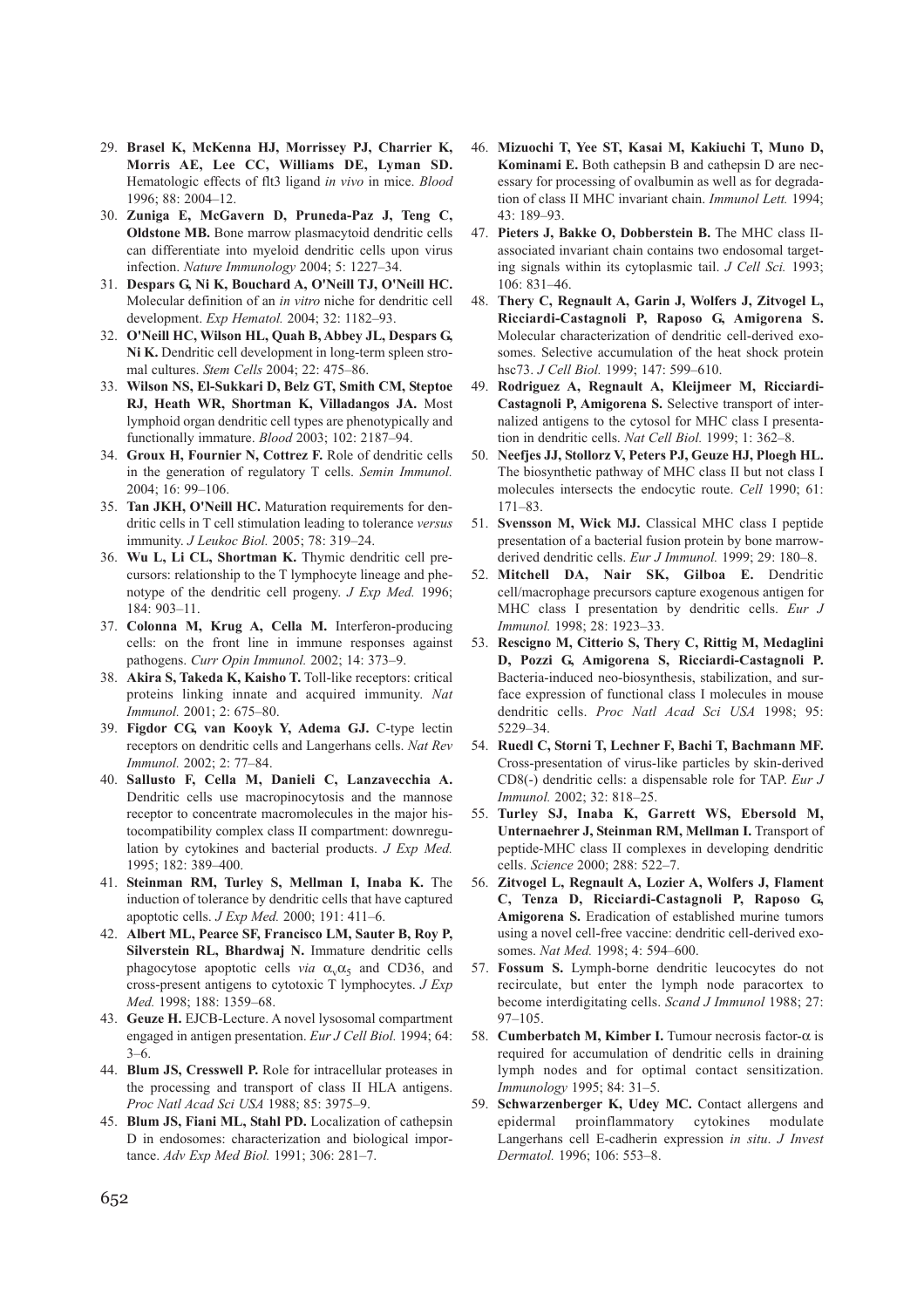- 60. **Dieu MC, Vanbervliet B, Vicari A, Bridon JM, Oldham E, Ait-Yahia S, Briere F, Zlotnik A, Lebecque S, Caux C.** Selective recruitment of immature and mature dendritic cells by distinct chemokines expressed in different anatomic sites. *J Exp Med.* 1998; 188: 373–86.
- 61. **Weiss JM, Renkl AC, Maier CS, Kimmig M, Liaw L, Ahrens T, Kon S, Maeda M, Hotta H, Uede T, Simon JC.** Osteopontin is involved in the initiation of cutaneous contact hypersensitivity by inducing Langerhans and dendritic cell migration to lymph nodes. *J Exp Med.* 2001; 194: 1219–29.
- 62. **Flores-Romo L.** *In vivo* maturation and migration of dendritic cells. *Immunology* 2001; 102: 255–62.
- 63. **Pierre P, Mellman I.** Developmental regulation of invariant chain proteolysis controls MHC class II trafficking in mouse dendritic cells. *Cell* 1998; 93: 1135–45.
- 64. **Denzin LK, Cresswell P.** HLA-DM induces CLIP dissociation from MHC class II  $\alpha\beta$  dimers and facilitates peptide loading. *Cell* 1995; 82: 155–65.
- 65. **Martin WD, Hicks GG, Mendiratta SK, Leva HI, Ruley HE, Van Kaer L.** H2-M mutant mice are defective in the peptide loading of class II molecules, antigen presentation, and T cell repertoire selection. *Cell* 1996; 84: 543–50.
- 66. **Boes M, Cerny J, Massol R, Op den Brouw M, Kirchhausen T, Chen J, Ploegh HL.** T-cell engagement of dendritic cells rapidly rearranges MHC class II transport. *Nature* 2002; 418: 983–8.
- 67. **Chow A, Toomre D, Garrett W, Mellman I.** Dendritic cell maturation triggers retrograde MHC class II transport from lysosomes to the plasma membrane. *Nature* 2002; 418: 988–94.
- 68. **Villadangos JA, Cardoso M, Steptoe RJ, van Berkel D, Pooley J, Carbone FR, Shortman K.** MHC class II expression is regulated in dendritic cells independently of invariant chain degradation. *Immunity* 2001; 14: 739–49.
- 69. **Inaba K, Pack M, Inaba M, Sakuta H, Isdell F, Steinman RM.** High levels of a major histocompatibility complex II-self peptide complex on dendritic cells from the T cell areas of lymph nodes. *J Exp Med.* 1997; 186: 665–72.
- 70. **Banchereau J, Steinman RM.** Dendritic cells and the control of immunity. *Nature* 1998; 392: 245–52.
- 71. **Adema GJ, Hartgers F, Verstraten R, de Vries E, Marland G, Menon S, Foster J, Xu Y, Nooyen P, McClanahan T, Bacon KB, Figdor CG**. A dendriticcell-derived C-C chemokine that preferentially attracts naive T cells. *Nature* 1997; 387: 713–7.
- 72. **Ingulli E, Mondino A, Khoruts A, Jenkins MK.** *In vivo* detection of dendritic cell antigen presentation to CD4(+) T cells. *J Exp Med.* 1997; 185: 2133–41.
- 73. **Bennett SR, Carbone FR, Karamalis F, Flavell RA, Miller JF, Heath WR.** Help for cytotoxic-T-cell responses is mediated by CD40 signalling. *Nature* 1998; 393: 478–80.
- 74. **Ridge JP, Di Rosa F, Matzinger P.** A conditioned dendritic cell can be a temporal bridge between a CD4+ Thelper and a T-killer cell. *Nature* 1998; 393: 474–8.
- 75. **Lutz MB, Schuler G.** Immature, semi-mature and fully mature dendritic cells: which signals induce tolerance or immunity? *Trends Immunol.* 2002; 23: 445–9.
- 76. **Brocker T.** Survival of mature CD4 T lymphocytes is dependent on major histocompatibility complex class IIexpressing dendritic cells. *J Exp Med.* 1997; 186: 1223–32.
- 77. **Bonifaz L, Bonnyay D, Mahnke K, Rivera M, Nussenzweig MC, Steinman RM.** Efficient targeting of protein antigen to the dendritic cell receptor DEC-205 in the steady state leads to antigen presentation on major histocompatibility complex class I products and peripheral CD8+ T cell tolerance. *J Exp Med.* 2002; 196: 1627–38.
- 78. **Hawiger D, Inaba K, Dorsett Y, Guo M, Mahnke K, Rivera M, Ravetch JV, Steinman RM, Nussenzweig MC.** Dendritic cells induce peripheral T cell unresponsiveness under steady state conditions *in vivo*. *J Exp Med.* 2001; 194: 769–79.
- 79. **Albert ML, Sauter B, Bhardwaj N.** Dendritic cells acquire antigen from apoptotic cells and induce class Irestricted CTLs. *Nature* 1998; 392: 86–9.
- 80. **Huang FP, Platt N, Wykes M, Major JR, Powell TJ, Jenkins CD, MacPherson GG.** A discrete subpopulation of dendritic cells transports apoptotic intestinal epithelial cells to T cell areas of mesenteric lymph nodes. *J Exp Med.* 2000; 191: 435–44.
- 81. **Hemmi H, Yoshino M, Yamazaki H, Naito M, Iyoda T, Omatsu Y, Shimoyama S, Letterio JJ, Nakabayashi T, Tagaya H, Yamane T, Ogawa M, Nishikawa S, Ryoke K, Inaba K, Hayashi S, Kunisada T.** Skin antigens in the steady state are trafficked to regional lymph nodes by transforming growth factor-β1-dependent cells. *Int Immunol.* 2001; 13: 695–704.
- 82. **Parr MB, Kepple L, Parr EL.** Antigen recognition in the female reproductive tract. II. Endocytosis of horseradish peroxidase by Langerhans cells in murine vaginal epithelium. *Biol Reprod.* 1991; 45: 261–5.
- 83. **Akbari O, DeKruyff RH, Umetsu DT.** Pulmonary dendritic cells producing IL-10 mediate tolerance induced by respiratory exposure to antigen. *Nat Immunol.* 2001; 2: 725–31.
- 84. **Brand CU, Hunger RE, Yawalkar N, Gerber HA, Schaffner T, Braathen LR.** Characterization of human skin-derived CD1a-positive lymph cells. *Arch Dermatol Res.* 1999; 291: 65–72.
- 85. **Ruedl C, Koebel P, Bachmann M, Hess M, Karjalainen K.** Anatomical origin of dendritic cells determines their life span in peripheral lymph nodes. *J Immunol.* 2000; 165: 4910–6.
- 86. **Albert ML, Jegathesan M, Darnell RB.** Dendritic cell maturation is required for the cross-tolerization of CD8+ T cells. *Nat Immunol.* 2001; 2: 1010–7.
- 87. **Matzinger P.** Tolerance, danger, and the extended family. *Annu Rev Immunol.* 1994; 12: 991–1045.
- 88. **Liu YJ, Kanzler H, Soumelis V, Gilliet M.** Dendritic cell lineage, plasticity and cross-regulation. *Nat Immunol.* 2001; 2: 585–9.
- 89. **Rescigno M.** Dendritic cells and the complexity of microbial infection. *Trends Microbiol.* 2002; 10: 425–61.